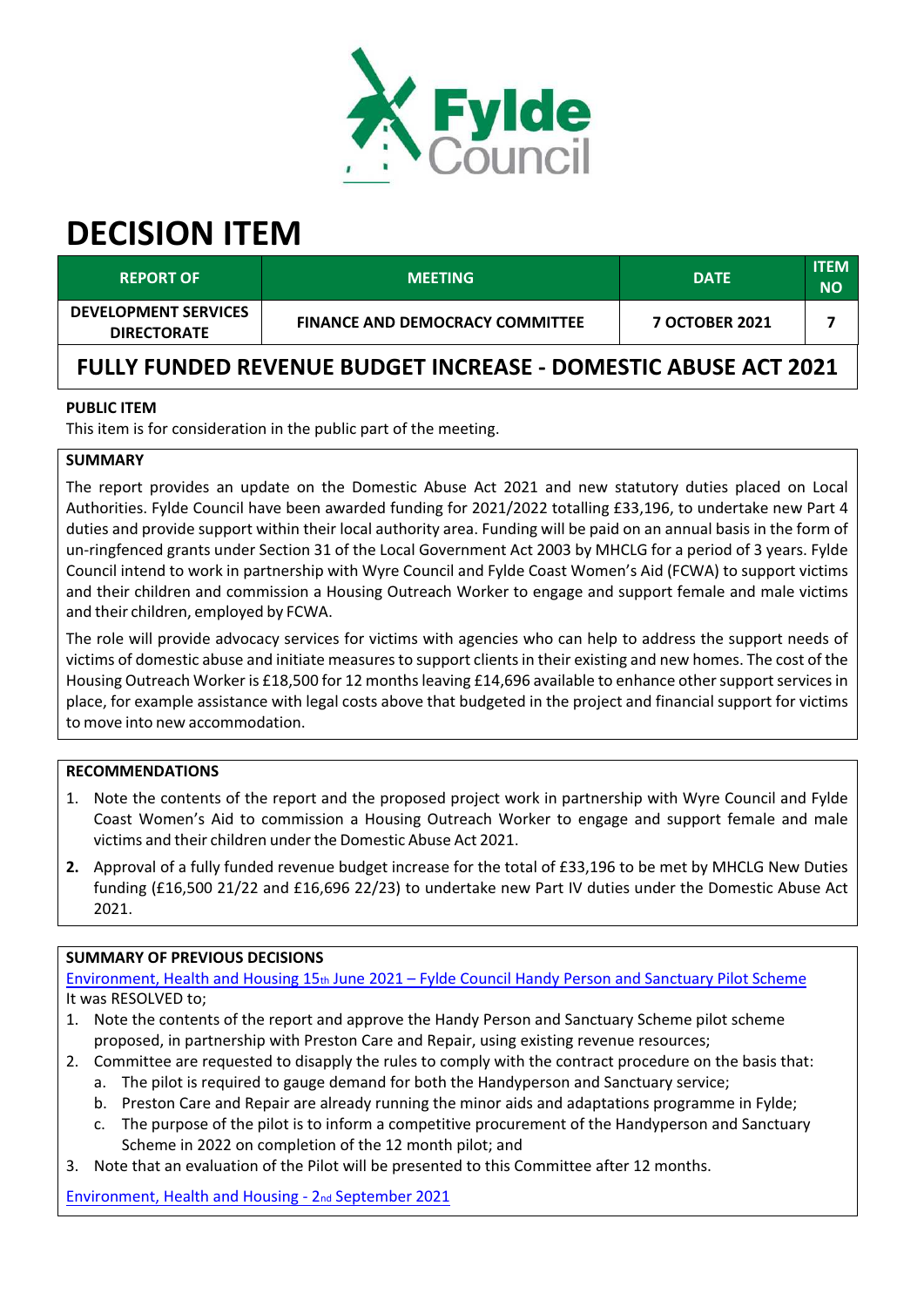| <b>CORPORATE PRIORITIES</b>                                |  |  |
|------------------------------------------------------------|--|--|
| Economy – To create a vibrant and healthy economy          |  |  |
| Environment - To deliver services customers expect         |  |  |
| Efficiency $-$ By spending money in the most efficient way |  |  |
| Tourism – To create a great place to live and visit        |  |  |

#### **DOMESTIC ABUSE ACT 2021**

1. The Domestic Abuse Billreceived Royal Assent on the 29th April 2021.

#### 2. **Four main objectives ofthe Domestic Abuse Act 2021:**

- 1. **Promote awareness** to put domestic abuse at the top of everyone's agenda, and raise public and professional awareness
- 2. **Protect and support**‐ to enhance the safety of victims and the support that they receive
- 3. **Transform the justice process** ‐ to priorities victim safety in the criminal and family courts, and review the perpetrator journey from identification to rehabilitation
- 4. **Improve performance** ‐ to drive consistency and better performance in the response to domestic abuse across all local areas, agencies and sectors
- 3. The Domestic Abuse Act is split into seven parts:
	- 1) Definition of "domestic abuse"
	- 2) The Domestic Abuse Commissioner
	- 3) Powers for dealing with domestic abuse

4) Local Authority Support ‐ Safe Accommodation and Local Domestic Abuse Partnership Boards (Part 4 Duties)

- 5) Protection for victims and witnessesin court
- 6) Offencesinvolving violent or abusive behaviour
- 7) Miscellaneous & General
- 4. The act places a statutory framework for the delivery of support to victims of domestic abuse and their children in safe accommodation and provides clarity over governance and accountability.
	- Places a duty on each Tier 1 local authority in England to appoint a multi‐agency Domestic Abuse Local Partnership Board which will consult as it preforms certain functions.
	- Assesses the need for accommodation‐based domestic abuse support in their area for all victims or children, including those who come from outside the area.
	- Develop a Domestic Abuse Strategy that details such support to cover the locality and monitor and evaluate the effectiveness of the strategy.

#### **Funding linked to PartIV Duties – Tier 1 and Tier 2 local authorities**

- 5. Fylde Council have been awarded funding for 21/22 totalling £33,196, linked to the New Duties under Part 4. Funding will be paid on an annual basis in the form of un-ringfenced grants under Section 31 of the Local Government Act 2003 by MHCLG for a period of three years. The new Duty Fund value is now confirmed by MHCLG for one year only. The funding will be available for 3 years, but the amount in years 2 & 3 depends on the spending review. After 3 years funding will be rolled in with the Local Government allocation.
- 6. Tier 1 and Tier 2 Local Authorities will need to develop a Domestic Violence Strategy that identifies their needs and how they will address those needs. LCC are the lead authority reporting to a wider Lancashire Domestic Abuse Partnership Board.
- 7. Tier 2 councils are to co-operate with the lead Tier 1 local authority to deliver this support under the Part 4 duties (see paragraph 3). Funding has been received direct from central government to tackle identified needs with support and accommodation-based services, in each local authority area in 2021/22.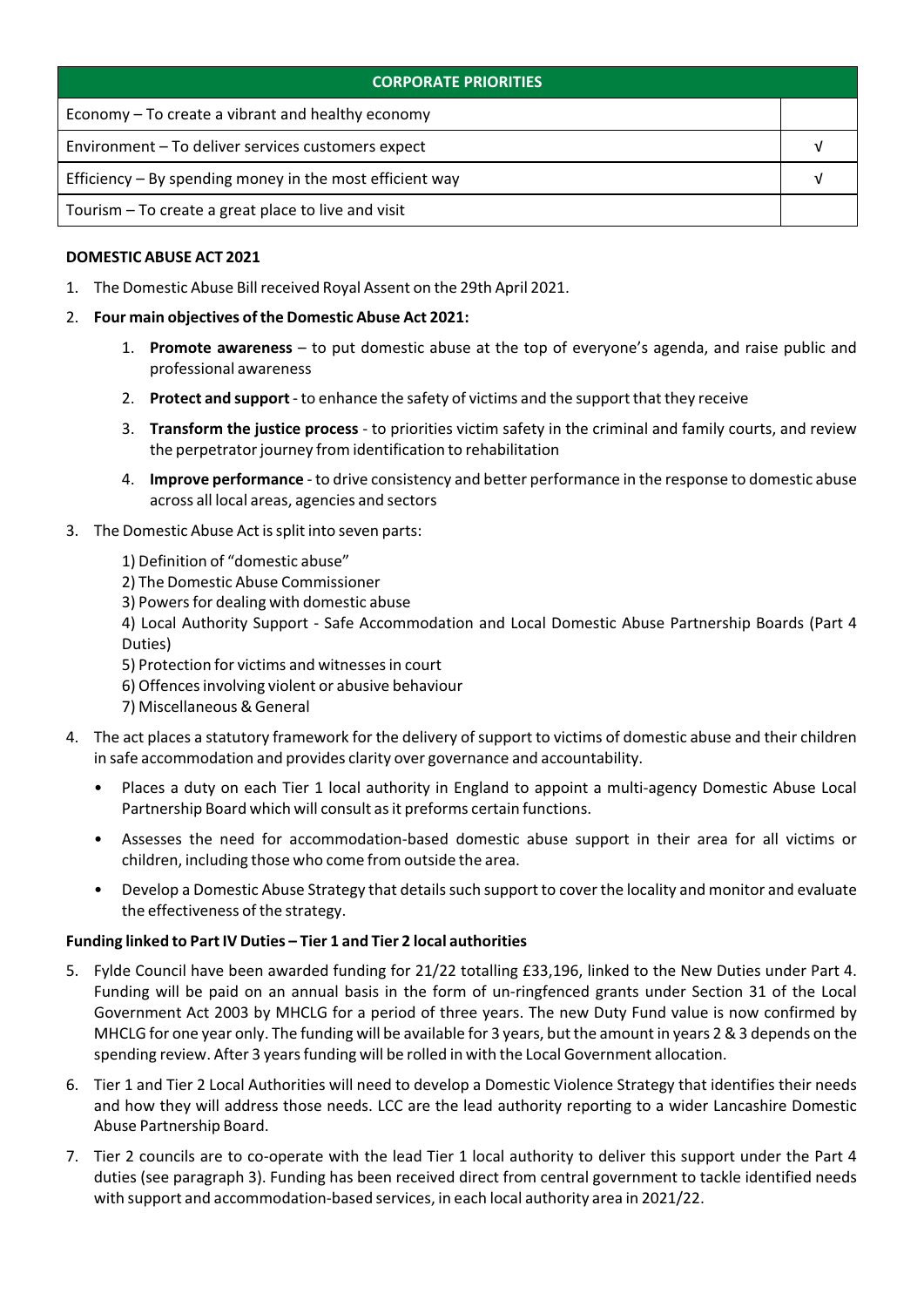8. Funding issplit into two parts:

1. Support in safe accommodation: cost of the commissioned services, based on an estimate ofsupport unit costs and the level of unmet need forsafe accommodation.

2. Administrative new burdens: cost of delivering the new functions underthe duty.

#### **Fylde Council, Wyre Council and Fylde Coast Women's Aid**

- 9. Fylde and Wyre Council, in order to take forward the new Part 4 duties, are proposing to work across Wyre and Fylde local authoritiesin partnership with Fylde Coast Women's Aid to support victims and their children.
- 10. Fylde Coast Women's Aid (FCWA) offers free advice and support to individuals living in Blackpool, Fylde and Wyre who are experiencing or have experienced domestic abuse, stalking and child sexual exploitation.
- 11. The project will commission a Housing Outreach Worker to engage and support female and male victims and their children, employed by FCWA. This will enable smooth signposting to support services and work jointly with each local authority housing service for re-housing options. The post will be initially for 12 months, with possible extension for a further 2 year's once the value of New Duty Fund, for years 2 and 3 has been confirmed (paragraph 5).
- 12. The project will provide training for housing staff and other teams within the local authority who may come across domestic abuse situations and require an insight into the warning signs, support required and actions to take.
- 13. Each local authority will commission Sanctuary Schemes separately to support households experiencing domestic violence. Fylde Council currently have a pilot in operation with Preston Care and Repair to operate a Handyperson and Sanctuary Scheme.
- 14. A legal expenses budget will be held by FCWA to assist clients where applicable with non-molestation orders, occupation orders and prohibited steps. The £4000 for legal fees is a figure suggested by FCWA, however this can be increased based on demand as the project moves forward.
- 15. Clarification was requested at Environment Health and Housing Committee on the 2nd September on the level of the legal expenses budget and would this be sufficient. FCWA have advised the legal fund will be used for emergency injunctions and/or prohibited steps orders. It is free to issue an injunction, £205 for a Prohibited steps order plus £150 if either application need to be served personally. They feel the £4,000 legal expenses budget will be more than enough money to cover this cost.
- 16. Table 1 below details the project costings. Funding required for the Housing Outreach Worker £18,500 leaving £14,696 funding available for additional monies required under the sanctuary scheme, additional legal costs to the project if required, rent bond and rent in advance and financial support with essential items.
- 17. Clarification was requested at Environment Health and Housing Committee if the salary at £23,500 will attract the right person with the right skill set. FCWA have responded and advised this figure is the basic salary for the IDVA case workers (Independent Domestic Violence Advisor). They comment that the third sector is not very well paid, but they are confident they would be able to get the right person for the position and if the project goes on past 12 months, they would be looking at a 2% salary increase.
- 18. Project monitoring meetings will be held bi-monthly to discuss the project, workload and emerging barriers and lessons learnt, in order to inform the project in future years and assist in developing a DV Strategy for Fylde and Wyre Authorities.

| HOUSING OUTREACH WORKER FYLDE AND WYRE |            |  |
|----------------------------------------|------------|--|
| <b>Salary</b>                          | £23,500.00 |  |
| ΝI                                     | £1,890.00  |  |
| <b>Pension</b>                         | £1,175.00  |  |
| <b>Mobile Phone</b>                    | £360.00    |  |
| <b>Travel</b>                          | £600.00    |  |
| <b>Training</b>                        | £500.00    |  |
| IT System/HR/Insurance costs           | £600.00    |  |